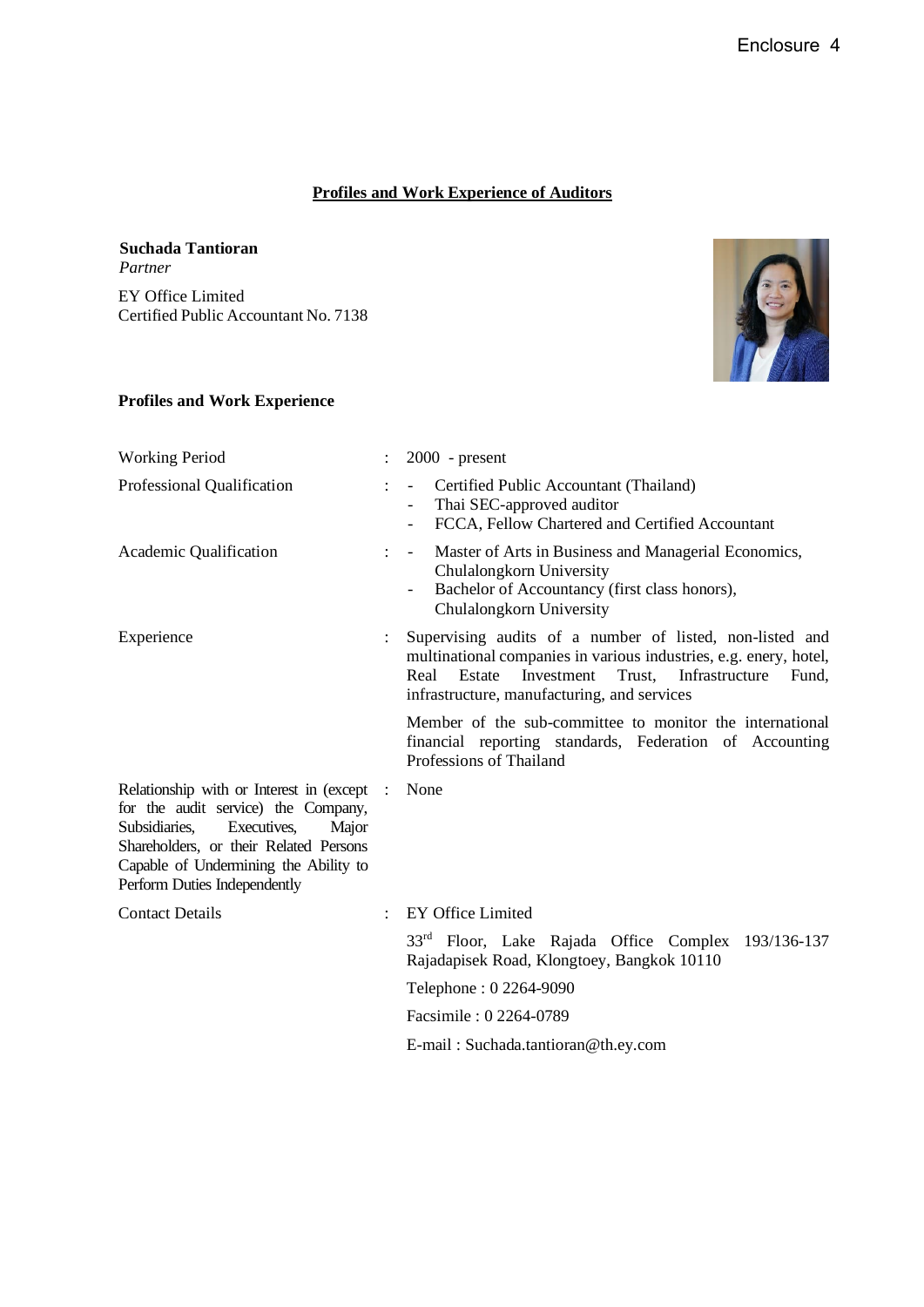### **Profiles and Work Experience of Auditors**

# **Pimjai Manitkajohnkit**

*Partner* EY Office Limited Certified Public Accountant No. 4521

### **Profiles and Work Experience**



| <b>Working Period</b>                                                                                                                                                                                                                 |                      | 1992 - $present$                                                                                                                                                                                                                                                                                                                                              |
|---------------------------------------------------------------------------------------------------------------------------------------------------------------------------------------------------------------------------------------|----------------------|---------------------------------------------------------------------------------------------------------------------------------------------------------------------------------------------------------------------------------------------------------------------------------------------------------------------------------------------------------------|
| Professional Qualification                                                                                                                                                                                                            |                      | Certified Public Accountant (Thailand)<br>Approved auditor of the Thai Securities and Exchange<br>Commission and the Stock Exchange of Thailand<br>A member of Investigation Subcommittee of the<br>Federation of Accounting Professions                                                                                                                      |
| Academic Qualification                                                                                                                                                                                                                | $\ddot{\phantom{0}}$ | Bachelor's degree in Accounting, Thammasat University<br>$\overline{\phantom{a}}$<br>(2nd class honor)<br>Master's degree in Accounting, Thammasat University<br>$\overline{\phantom{a}}$                                                                                                                                                                     |
| Experience                                                                                                                                                                                                                            | ÷                    | Leading a wide range of audit assignments for numerous<br>$\sim$<br>large corporations in a variety of industries, comprising<br>both SET-listed companies and multinational clients with<br>cross-border businesses. Her areas of expertise are real<br>estate, manufacturing, and trading.<br>Overseeing management advisory and SET listing<br>engagements |
| Relationship with or Interest in (except<br>for the audit service) the Company,<br>Subsidiaries, Executives, Major<br>Shareholders, or their Related Persons<br>Capable of Undermining the Ability to<br>Perform Duties Independently | ÷.                   | None                                                                                                                                                                                                                                                                                                                                                          |
| <b>Contact Details</b>                                                                                                                                                                                                                |                      | <b>EY Office Limited</b>                                                                                                                                                                                                                                                                                                                                      |
|                                                                                                                                                                                                                                       |                      | 33 <sup>rd</sup> Floor, Lake Rajada Office Complex 193/136-137<br>Rajadapisek Road, Klongtoey, Bangkok 10110                                                                                                                                                                                                                                                  |
|                                                                                                                                                                                                                                       |                      | Telephone: 02 264 0777 / 02 264 9090                                                                                                                                                                                                                                                                                                                          |
|                                                                                                                                                                                                                                       |                      | Facsimile: 02 264 0789-90                                                                                                                                                                                                                                                                                                                                     |
|                                                                                                                                                                                                                                       |                      | E-mail: Pimjai.manitkajohnkit@th.ey.com                                                                                                                                                                                                                                                                                                                       |